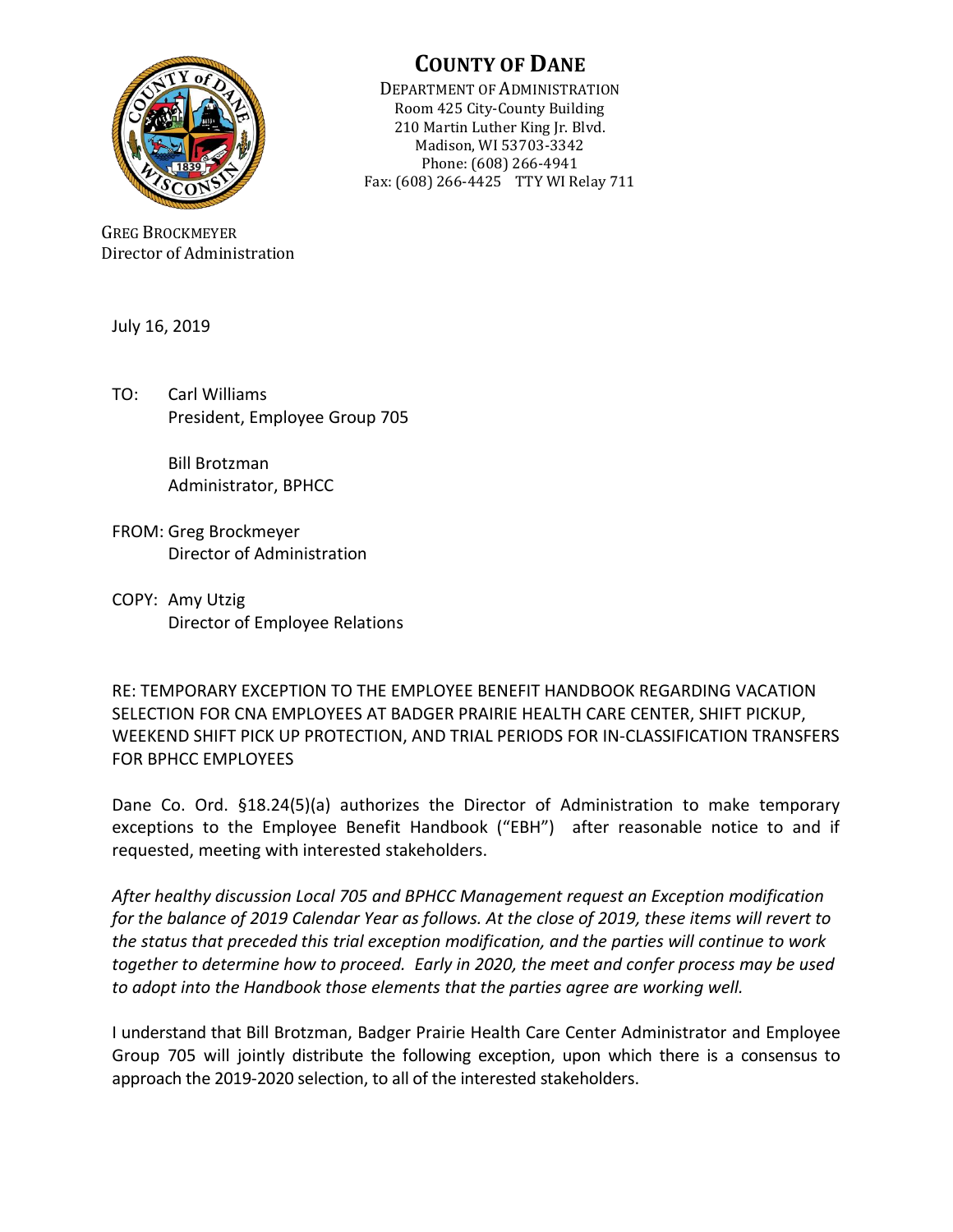## **EXCEPTION TO THE EMPLOYEE BENEFIT HANDBOOK:**

#### **SECTION 1: 2018 CNA VACATION SIGN-UP FOR YEAR 2019**

In an effort to ensure all CNA's are treated equitably and are able to sign up for vacation time, the vacation sign-up process in 2018 for the 2019 payroll year will be revised from previous years. The changes and guidelines are outlined below.

There will be two-rounds of vacation/holiday sign-up:

- First Round sign-up will be limited to 2019 granted vacation time only. Any other benefitted time is not available during this round of sign up.
- First Round sign-up will be for either: up to FOUR (4) individual days, or up to FOUR (4) blocks of time, or a combination of the two. For example, you may take two (2) blocks of time and two (2) individual days. A block is defined as at least a seven day stretch including your weekend and scheduled days off. Even if the day you select is a fixed holiday it will be counted as one of those vacation days.
- These individual days or blocks are to be marked off on a 2019 payroll calendar and a copy kept by the schedulers. This will serve several important functions: establish the start and stop days of your block of time, and help account for how many days you have used.
- Second Round will be for all remaining current years vacation and holiday time (as earned for County fixed holidays, i.e. you can't sign up for all 14 holidays in January because you would not yet have earned them.) As before, you must sign up for at least half of your allotted time. Daily numerical limits will also remain the same, with 8 people guaranteed off on Monday through Friday and 3 people on the weekends. Should staffing and the needs of the facility change, the staffing numbers will be discussed and changed by both parties (Managers and Local 705) in the future. We will continue to allow two alternates to sign in round 2.

No cancellations of time will be allowed until everyone has completed both rounds of their vacation sign up.

- $\bullet$  Should you fail to show up for or call at your appointed time, we will make one (1) attempt to call your phone number. If the appointment is missed, you will need to reschedule into an available slot following all other scheduled appointments on any given day.
- Floats must check to see that all days within their block are available when they sign. Schedulers cannot guarantee to make your day off in that week fall on a day that is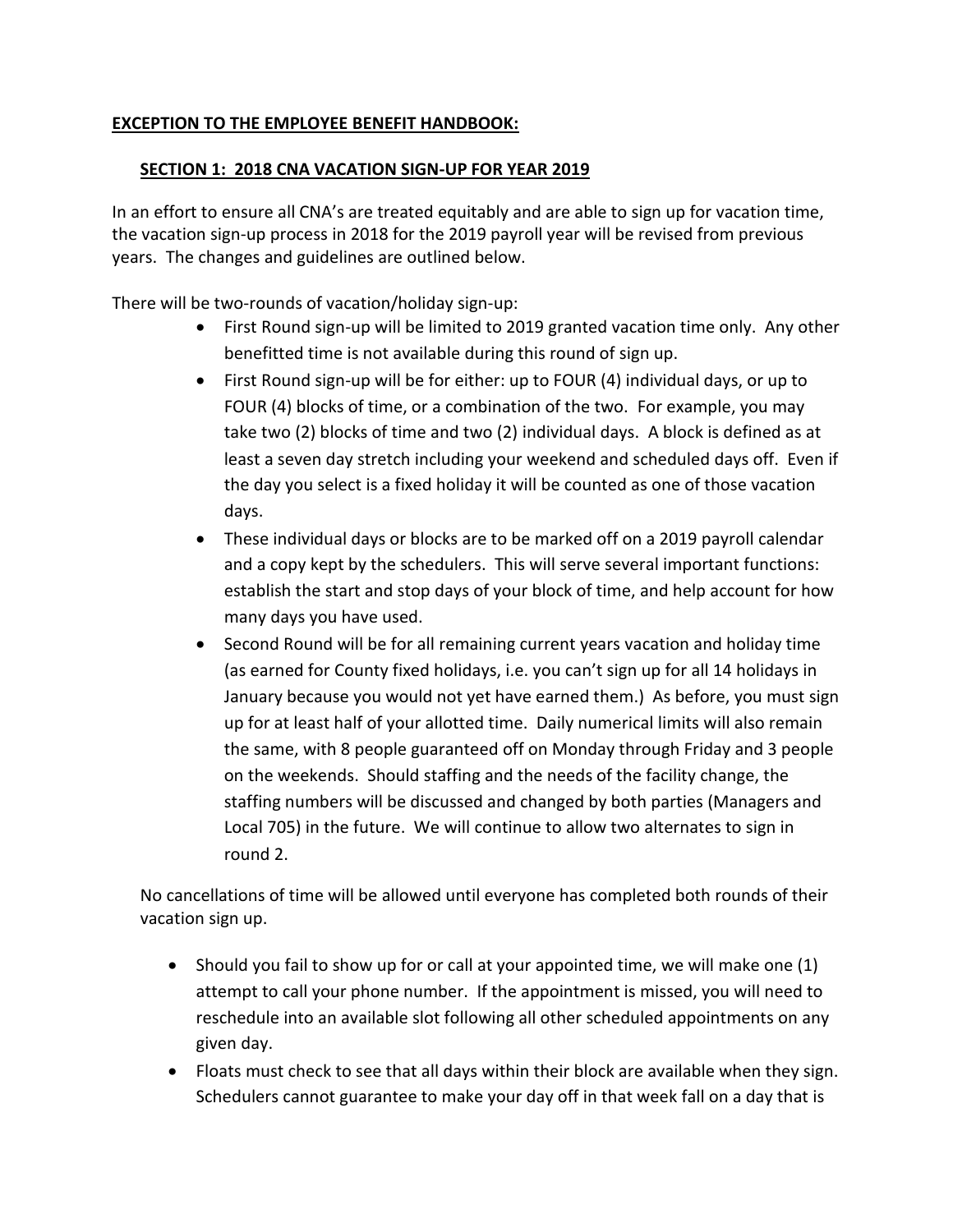already closed in the vacation calendar. If the date is already closed, you may be needed to work.

- If you choose to take a different position in 2019 via posting that changes your weekend off or increases your FTE, you need to be aware you may not be able to keep your block intact. Only adjustments to scheduled time will be made, no additions to requests will be given priority.
- It is each Employee's responsibility to know their individual schedule. You must know your weekend off in order to sign up correctly. Schedulers will help you prepare by making available a 2019 payroll calendar. They will also post an updated calendar with the days no longer available after each day's sign-up is complete. If you have a specific rotation pattern, you may also take a copy of a 2019 calendar with the days off marked for your pattern, i.e. 1A, 3B, etc.
- If you are not prepared, you risk making mistakes and running out of time. When you reach the end of your appointed time, the calendar will be handed back to the scheduler so they can prepare for the next person scheduled. The end of your appointment will be five minutes before the next appointment is scheduled to begin.
- The scheduler who meets with you or takes your phone call will try to assist you if you ask for their help. However, they cannot know your personal plans so they cannot be held responsible for dates incorrectly signed up for or missed. A copy of the updated version of the "Vacation Acknowledgment Form" will be given to you after you have completed both rounds of the sign-up.

## **SECTION 2: CASH OUT OF VACATION/HOLIDAYS.**

• All CNA and LPN employees have the option to cash out up to eighty (80) hours of vacation and/or holiday time per year at the employee's regular rate of pay (including longevity) to be paid out in November of the year for which the cash-out is sought.

## **SECTION 3: SHIFT PICKUP**:

 When an employee requests to have another employee work a scheduled shift, the employee requesting the peer to pick up a shift will no longer be required to fill any additional "holes" in the schedule, beyond their own, prior to being granted the shift pickup request. These "shift pickups" will be limited to four (4) weekend days per year (two (2) weekend days for the period July 1, 2019 through December 31, 2019 regardless of use in the first six months of the year). Other requirements regarding shift pickups, such as overtime restrictions and assumption of the other's status, will continue to apply.